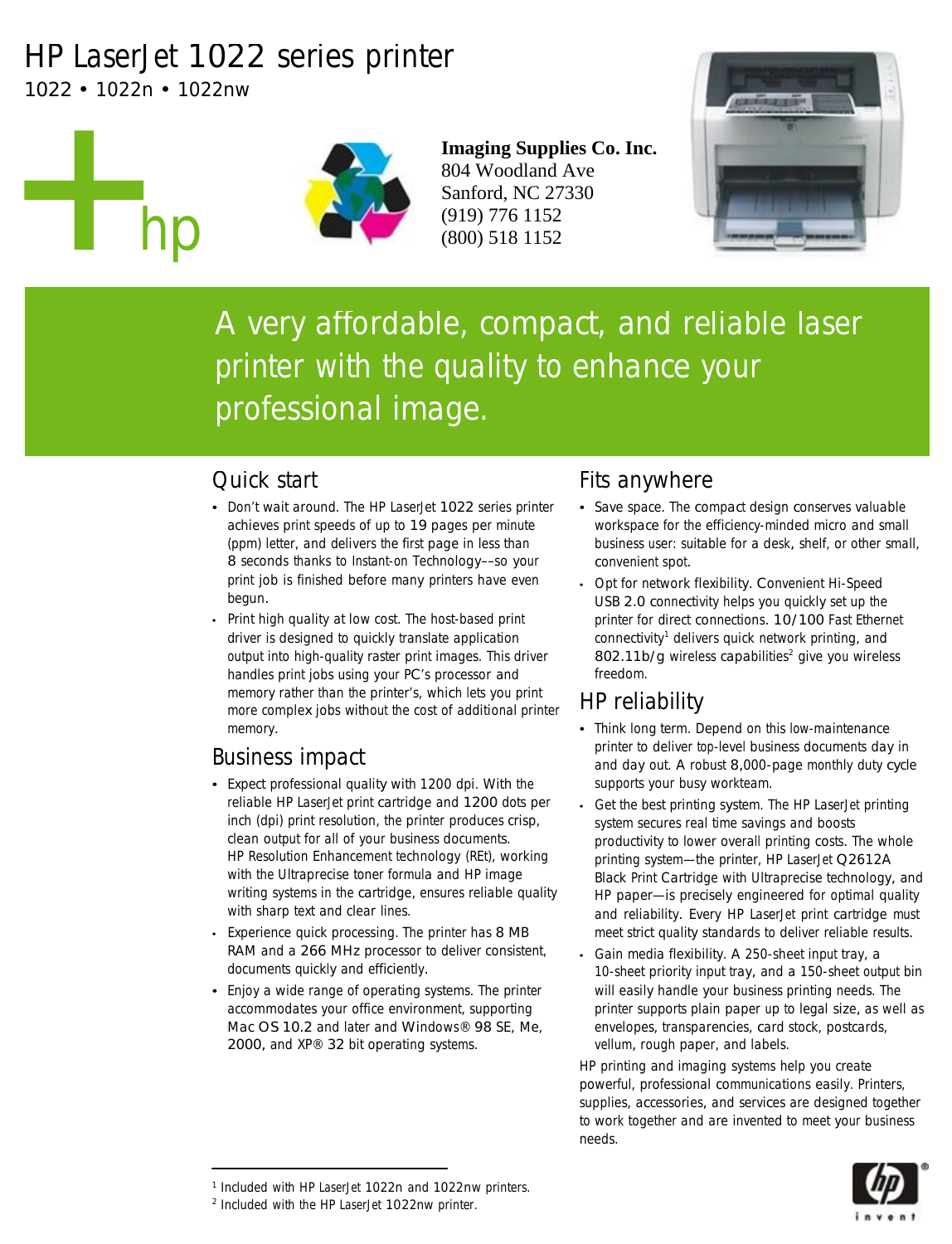# HP LaserJet 1022 series printer

- 1 150-sheet output bin
- 2 Easy-to-use control panel includes a wireless connectivity light to ensure that you're connected
- 3 One-door access to the easy-to-install HP LaserJet all-in-one print cartridge
- 4 Adjustable, 10-sheet priority input tray for specialty paper
- 5 250-sheet input tray with cover for standard paper
- 6 802.11b/g wireless Ethernet embedded print server for flexible networking
- 7 10/100 Fast Ethernet embedded print server
- 8 Hi-Speed USB 2.0 port for direct connections
- 9 8 MB of standard printing memory and a powerful 266 MHz processor perform complex tasks quickly





#### Series at a glance



1

Base model, includes:

- 250-sheet covered input tray • 10-sheet priority input tray for
- specialty paper
- 150-sheet output bin
- Hi-Speed USB 2.0 port



Base model plus:

• 10/100 Fast Ethernet embedded print server



HP LaserJet 1022 printer HP LaserJet 1022n printer HP LaserJet 1022nw printer Base model plus:

- 10/100 Fast Ethernet embedded print server
- 802.11b/g wireless Ethernet embedded print server

#### HP LaserJet 1022nw printer shown

2

3

4

5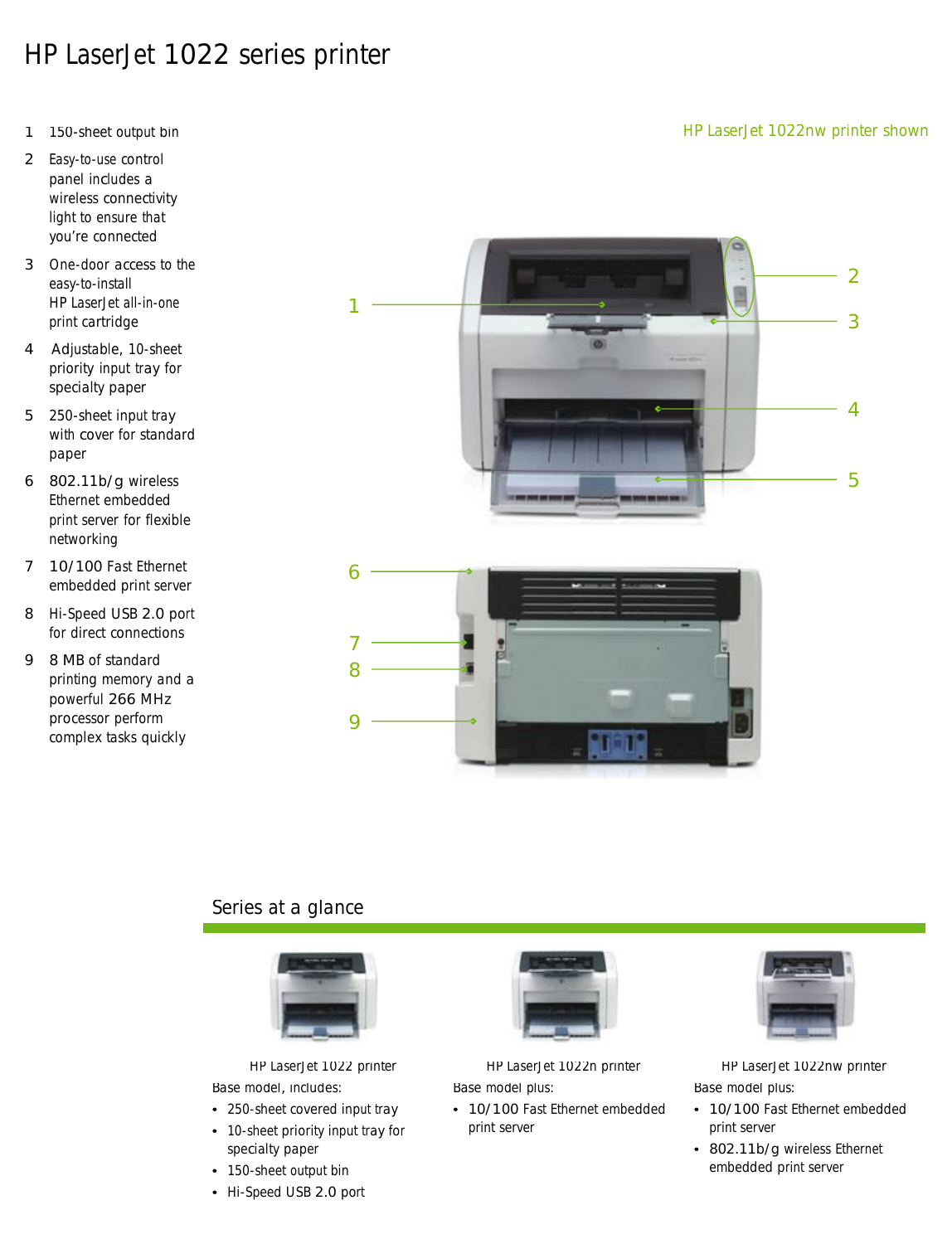# Revolutionize printing in your workplace with this powerful combination of clear, crisp 1200 dpi resolution and easy-to-use wired and wireless networking.

#### Maintain your business, not your printer

Designed with ease-of-use, real-time status, and supply management features, the HP LaserJet 1022 series printer offers top-of-the-line capabilities while lowering your total cost of ownership by minimizing printer downtime.

- The HP LaserJet Q2612A Black Print Cartridge delivers HP's legendary quality and reliability. Comprising up to 70 percent of the imaging system, the cartridge includes the toner charging and image writing systems that transfer HP's Ultraprecise toner to paper. Designed to work together with the printer, the cartridge is critical to achieving consistent, professional results.
- Enjoy convenient online ordering with HP SureSupply. To learn more about HP SureSupply, go to www.hp.com/go/Suresupply
- The HP Embedded Web Server provides effortless remote access to printer settings, status information, the user's guide, self-help, and troubleshooting information (available with HP LaserJet 1022n and 1022nw printers only).

HP's commitment to reliability increases productivity while minimizing employee downtime. In fact, HP is the only vendor to get an A rating on Printer Service and Reliability twelve years in a row from *PC Magazine*'s annual reader survey.

#### HP laser quality

The HP LaserJet 1022 series printer provides the high-quality laser output you have come to expect from the industry leader. High-resolution, 1200 dpi laser imaging and an advanced toner formulation ensure great print quality for your business documents.

HP's smooth Ultraprecise toner particles produce true HP LaserJet print quality—clear, sharp text characters, smooth grayscales, and deep blacks. Consistent toner particle size enables accurate placement and control while maximizing efficient toner use. With genuine HP toner, you get the most out of your print cartridge and your HP printer.

#### Easy mobility with wireless networking

The HP LaserJet 1022nw printer comes standard with wired and wireless connectivity. 3

- Enjoy the freedom of mobility. Place the printer anywhere in your wireless network environment. <sup>4</sup> Future equipment moves become effortless, since there's no need to purchase additional networking cables.
- Data travels quickly, at speeds up to 54 Mbps across distances of up to 100 feet (30.5 meters).
- The printer provides a simple, secure connection to an 802.11b/g wireless network and is Wi-Fi-certified to work reliably with other 802.11b/g wireless products.
- Depend on secure printing with Wi-Fi Protected Access (WPA Pre-Shared Key).

HP is the industry leader for mobile and wireless printing solutions. Enjoy the ultimate in printing flexibility and freedom with 802.11b/g wireless Ethernet print servers.

#### Service and support from HP

HP offers a variety of support options to assist you with setup and maintenance. Start with the standard one-year limited warranty that includes phone support backed by awardwinning HP Customer Care. To further ensure trouble-free operation and to maximize the capabilities of your printer you can upgrade your service and support options to include wired and wireless network installation and extended printer maintenance.

<sup>&</sup>lt;sup>3</sup> Wireless printing is standard on the HP LaserJet 1022nw printer only.

<sup>4</sup> Wireless performance is dependent upon distance and terrain between wireless network clients and printer.